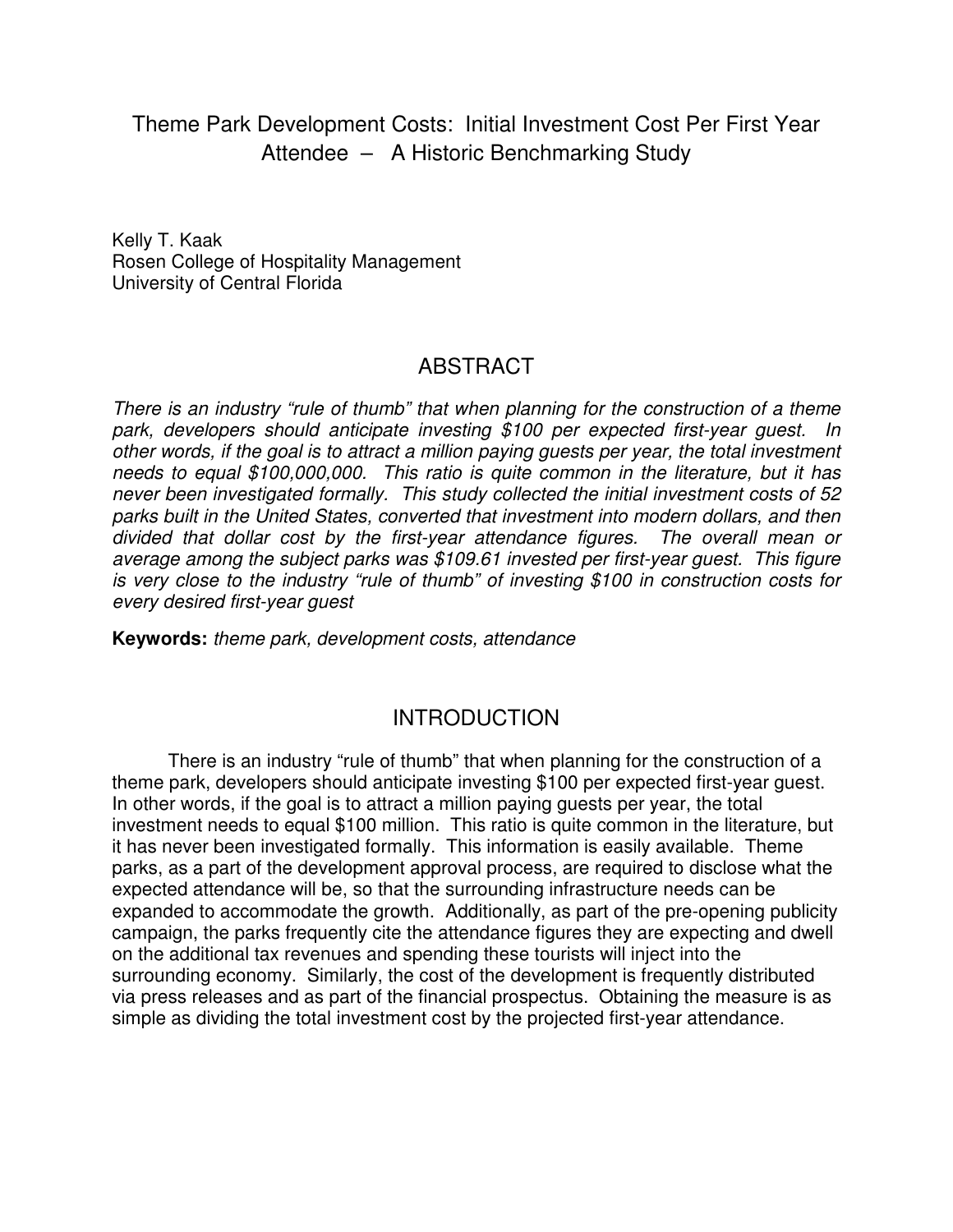### Background / Literature Review

The study of the finances surrounding theme parks is a relatively selective field. There are just not that many total theme parks in existence and the frequency of their opening is quite limited. Nonetheless, they represent significant investments by their developers and, due to their vast startup costs, they are typically preceded by numerous feasibility studies. The most important factor to determine is the potential attendance for the venture—all other factors (design capacity, revenues and expenses) are dependant on the projected attendance.

A body of literature has developed in this area. The issue of initial investment dollars per anticipated first year guest is not typically singled out for examination (that is the justification for this study) but other financial benchmarks are provided that help a theme park operator anticipate revenues, expenses, and plan for the future expansion/reinvestment needed to ensure repeat attendance over the lifespan of the parks. Harrison "Buzz" Price is the world's foremost authority on performing theme park feasibility studies. He was the individual hired by Walt Disney in 1954 to run the numbers that showed that Disneyland could be successful, ultimately resulting in the funding that was required to bring Walt's dream to reality and usher in the new theme park industry. After performing the feasibility and location studies for Disneyland, Mr. Price went on to perform similar studies for almost every other major theme park built in the past 50 years. His 1999 book, Walt's Revolution by the Numbers, details his experiences. Price demonstrates how to determine approximate attendance based on the surrounding population (market) size, and how to calculate the capacity analysis (how many activities there will need to be and how much space needs to be devoted to each) based on that projected attendance. With this information in hand, he shows how to determine how much should be spent on development. He segments these development costs into: cost per annual attendee (the focus of this study), cost per square foot and cost per acre (1999, p. 229).

Another seminal reference book for the industry is Entertainment Industry Economics. This volume has chapters addressing economic and financial issues in all sectors of the entertainment industry. Chapter 14 presents the "economic outline" of the amusement/theme park sector (Vogel, 2004). Vogel attributes the difficulty in estimating the value of a theme park property to the multiple factors that weigh on its performance: the region in which it is located, weather patterns, the number of days it can operate, local demographics and incomes, and the amount of capital invested (p. 454). At the macro-economic level, Vogel notes that theme park admissions can be positively correlated with consumer credit as a percent of personal income, and negatively correlated with the unemployment rate. Other factors influencing attendance are ticket prices, fuel prices, airline fares, foreign exchange rates, and demographic shifts over time (p. 455). Vogel acknowledges that real estate is the key asset of any park; however, the more typical way of valuing a park property is to use some multiple of EBITDA, adjusting for the age and condition of the park, income/demographic trends in the region, its potential for expansion, its ability to raise prices and/or per capita spending, and its location relative to transportation facilities and other similar destinations (p. 456).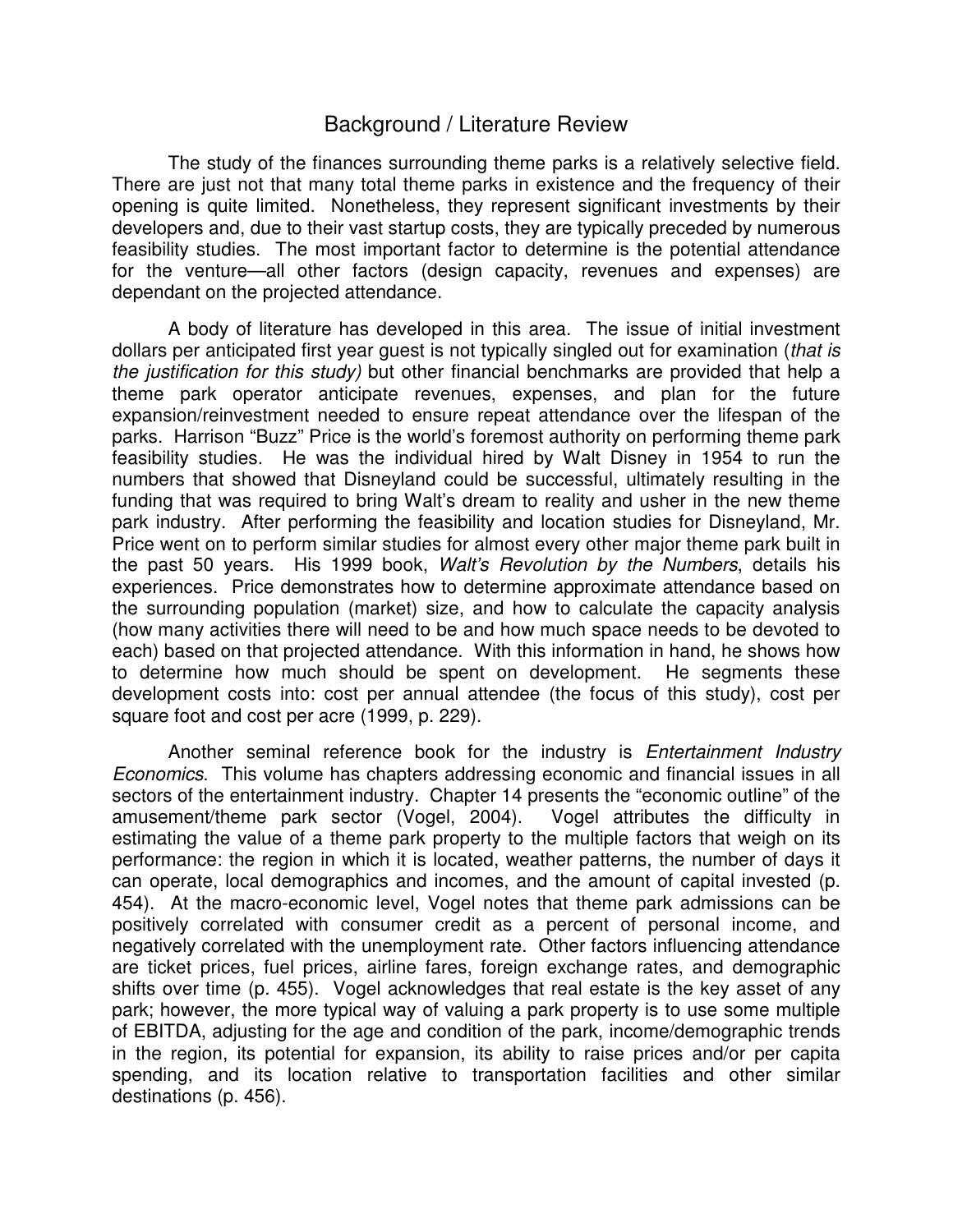Another large part of the theme park financial literature focuses in on strategies for valuing or appraising theme parks. Since parks are rarely sold, attaching a suitable value to the operations is problematic. Nonetheless, the issue is one of concern for both operators and investors. Hester and Roddewig are professional appraisers and, at length, detail the peculiarities of assessing the worth of theme parks. Much of Hester's analysis explains the distinction between real property and tangible property. Real property is essentially real estate: all land and permanent buildings. Major theme park assets such as the rides are considered to be tangible personal property and should be assessed as such. A building that contains a ride is to be considered real property, assuming that it could still have a use if the ride/attraction was removed (Hester, 1995). Roddewig, Schiltz, & Papke (1986) attempt to distinguish between the concepts of purchase price, sale price, asset value, and operational value when considering the value of a park.

To obtain the raw data for the study (the initial-investment costs, the projected first-year and actual first-year attendance figures) required significant research. A great source of this was the New York Times, which often covered the business dealings of the parks being constructed by major corporations. In the 1970s, a handful of guidebooks were authored that described and located the numerous theme parks that were under construction at that time. In addition to providing the admission prices, a description of the attractions, and directions on how to get there, these books often provided data on attendance and investment costs. These were used as sources for many of the early theme parks built before 1980. Hunter's 1975 book, A Family Guide to Amusement Centers, presents a state-by-state description of numerous attractions of the time. When detailing a theme park, she often mentioned the year it opened and the investment dollars sunk into the venture (Hunter, 1975). Kyriazi provides an account of the early amusement park industry and then in a later section of the book presents detailed information on their successors, the theme parks. His description of the theme parks indicate who built them, when, how much they cost to construct, and what the attendance figures were (Kyriazi, 1976). Another book in this vein is Onosko's Fun Land U.S.A. Much like Hunter, he provides a state-by-state description of the attractions awaiting the theme park visitor at the height of the industry's growth period (Onosko, 1978). To perform the translation of historic invested dollars into modern dollars, the website **www.Measuring Worth.com** was used. This site provides a conversion tool that enables the user to enter a dollar amount and a year and then computes the "relative value of a U.S. dollar amount" at some future point. For this survey, the historic dollar figures were converted into 2007 dollar amounts, using the CPI (Consumer Price Index) as the means for inflating the currency.

## Research Design

The sampling procedure was to collect this information on as many of theme parks as possible. There were some parks for which this information was unattainable; however, the ultimate sample size exceeded 50 percent of the target population at 52 "cases" out of a potential of 75 total theme parks. Some parks posed too many problems when determining initial investment costs to be included. This was due to factors such as the land already being owned by the developer prior to theme park construction; so the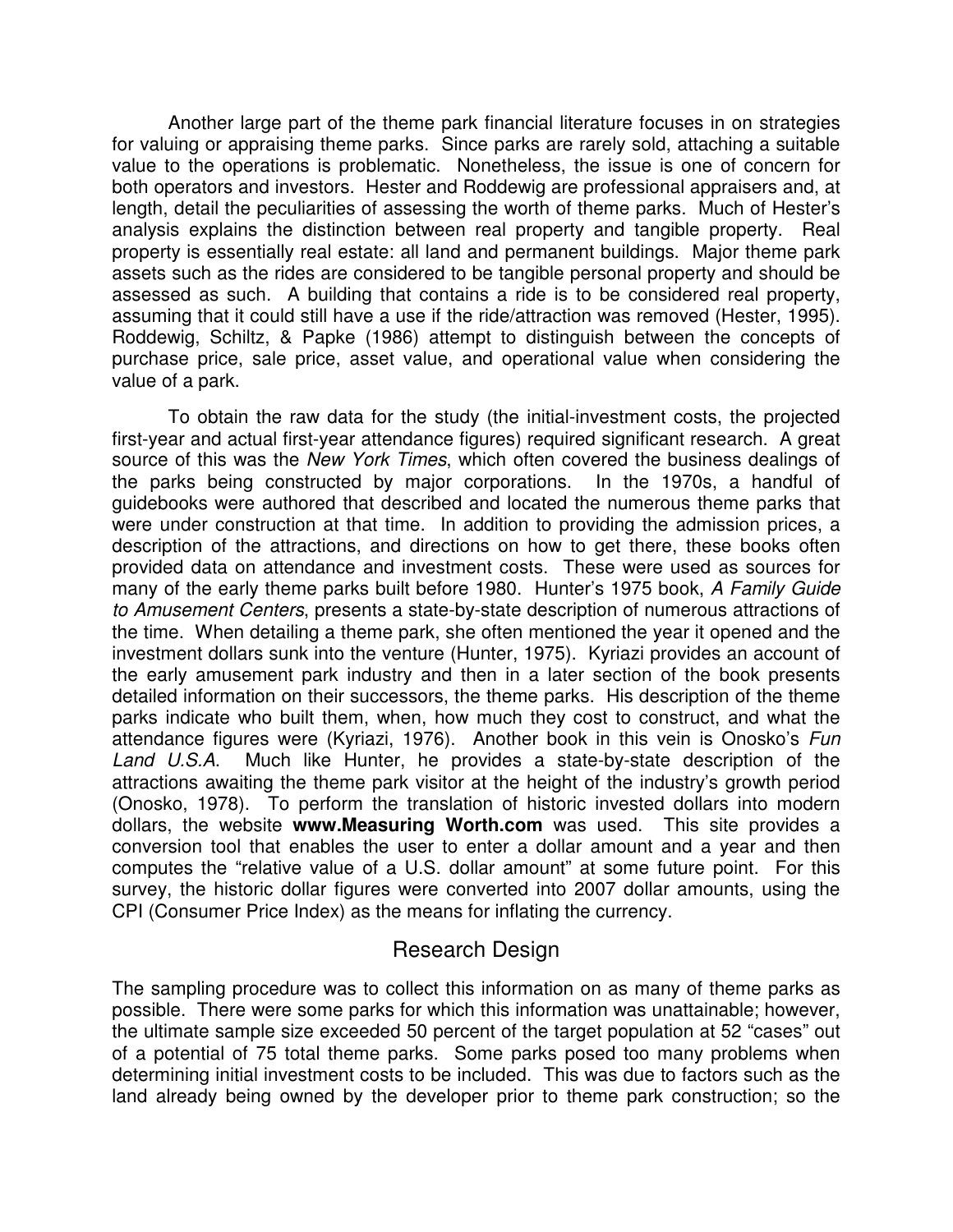initial investment does not include the land acquisition costs. Several theme parks were amusement parks or themed attractions before they were expanded into theme parks; so the initial investment cost reported only includes the renovation/expansion costs. Then there were some properties that evolved into theme parks over time; so there was not a single, large initial investment in any one year that can be compared against attendance for that same year.

#### Findings & Analysis

Table 1 – Theme Park Initial Construction Costs per First Year Attendee lists the 52 subject parks, provides the initial construction cost in dollars for the year the park was opened, shows the conversion of the initial construction costs into current dollars (2007), and provides the projected and actual first-year attendance, when available. The final two columns of this table provide the data on which all the subsequent analysis was performed. If data was available on both the "Investment \$ per Projected Guest" and the "Investment \$ per Actual Guest," the later data point was used. If only investment dollars per projected guest was available, this was the data point used in the analysis.

|                            | <b>Theme Park</b>                                            | <b>Year Opened</b> | <b>Year Closed</b> | <b>Initial Construction Cost</b> | In Modern Dollars<br>(2007 Dollars) | Projected 1st Yr.<br>Attendance | Actual 1st Yr. Attendance | Investment \$ per<br><b>Projected Guest</b> | Investment \$ per<br><b>Actual Guest</b> |
|----------------------------|--------------------------------------------------------------|--------------------|--------------------|----------------------------------|-------------------------------------|---------------------------------|---------------------------|---------------------------------------------|------------------------------------------|
|                            |                                                              |                    |                    |                                  |                                     |                                 |                           |                                             |                                          |
|                            | Disneyland (CA)                                              | 1955               | To Present         | \$17,000,000                     | \$131,621,135                       | 3,120,000                       | 5,200,000                 | \$42.19                                     | \$25.31                                  |
|                            | Pacific Ocean Park (CA)                                      | 1958               | 1967               | \$10,000,000                     | \$71,695,021                        | 2,500,000                       | 1,200,000                 | \$28.68                                     | \$59.75                                  |
|                            | Pleasure Island (MA)                                         | 1959               | 1969               | \$4,000,000                      | \$28,441,975                        | 1,200,000                       |                           | \$23.70                                     | $\sim$                                   |
|                            | Freedomland, U.S.A. (NY)                                     | 1960               | 1964               | \$16,000,000                     | \$112,001,080                       | 5,000,000                       | 1,477,296                 | \$22.40                                     | \$75.81                                  |
|                            | Six Flags Over Texas (TX)                                    | 1961               | To Present         | \$10,000,000                     | \$69,298,797                        | 2,000,000                       | 1,200,000                 | \$34.65                                     | \$57.75                                  |
|                            | SeaWorld California (CA)                                     | 1964               | <b>To Present</b>  | \$1,500,000                      | \$10,022,978                        |                                 | 420,000                   |                                             | \$23.86                                  |
|                            | Universal Studios Hollywood (CA)                             | 1964               | To Present         | \$4,000,000                      | \$26,727,941                        | 800,000                         | 428,000                   | \$33.41                                     | \$62.45                                  |
|                            | Sx Flags Over Georgia (GA)                                   | 1967               | <b>To Present</b>  | \$12,000,000                     | \$74,494,132                        |                                 | 1,000,000                 | $\sim$                                      | \$74.49                                  |
|                            | Dogpatch USA (AR)                                            | 1968               | 1993               | \$1,332,000                      | \$7,936,194                         | 400,000                         | 300,000                   | \$19.84                                     | \$26.45                                  |
| 10                         | Astroworld (TX)                                              | 1968               | 2005               | \$20,000,000                     | \$119,162,069                       | 2,500,000                       | 1,150,000                 | \$47.66                                     | \$103.62                                 |
| 11                         | Marine World (Six Flags' Discovery Kingdom) (CA)             | 1968               | To Present         | \$6,000,000                      | \$35,748,621                        | 1,000,000                       | i.                        | \$35.75                                     | $\sim$                                   |
| h2                         | SeaWorld Ohio (Geauga Lake - World of Adventure) (OH)        | 1970               | 2007               | \$5,500,000                      | \$29,360,994                        | 550,000                         | 1.100.000                 | \$53.38                                     | \$26.69                                  |
| 13                         | Busch Gardens Houston (TX)                                   | 1971               | 1973               | \$11,000,000                     | \$54,498,495                        | 750,000                         | $\mathcal{L}$             | \$72.66                                     | $\sim$                                   |
| h4                         | Magic Mountain (CA)                                          | 1971               | To Present         | \$20,000,000                     | \$102,365,836                       | 1.700.000                       | 1,250,000                 | \$60.22                                     | \$81.89                                  |
| 15                         | Six Flags Over Mid-America (Six Flags St. Louis) (MO)        | 1971               | <b>To Present</b>  | \$29,000,000                     | \$148,430,462                       | 2,000,000                       |                           | \$74.22                                     | $\sim$                                   |
| 16                         | Magic Kingdom at Walt Disney World (FL)                      | 1971               | To Present         | \$320,000,000                    | \$1,637,853,370                     | 8,500,000                       | 10,712,991                | \$192.69                                    | \$152.88                                 |
| 17                         | Busch Gardens Los Angeles (Van Nuys) (CA)                    | 1972               | 1976               | \$4,400,000 *                    | \$21,799,398                        | 1,000,000                       |                           | \$21.80                                     | $\sim$                                   |
| 18                         | Kings Island (OH)                                            | 1972               | To Present         | \$30,000,000 #                   | \$148,632,258                       |                                 | 2,001,000                 |                                             | \$74.28                                  |
| h9                         | Opryland, U.S.A. (TN)                                        | 1972               | 1997               | \$25,000,000                     | \$123,860,215                       | 1,500,000                       | $\sim$                    | \$82.57                                     | $\sim$                                   |
|                            | Carowinds (NC)                                               | 1973               | To Present         | \$27,000,000                     | \$125,944,522                       | 1,500,000                       | 1,230,000                 | \$83.96                                     | \$102.39                                 |
| 20<br>21<br>22<br>23       | SeaWorld Florida (FL)                                        | 1973               | <b>To Present</b>  | \$25,000,000                     | \$116,615,298                       | 1,000,000                       | 800,000                   | \$116.62                                    | \$145.77                                 |
|                            | Circus World (Boardwalk and Baseball 1987 to 1990) (FL)      | 1974               | 1986               | $$50,000,000$ ~                  | \$210,158,119                       | 4,000,000                       |                           | \$52.54                                     |                                          |
|                            | Marco Polo Park (FL)                                         | 1974               | 1976               | \$25,000,000                     | \$105,079,059                       | 1,400,000                       | $\sim$                    | \$75.06                                     | $\sim$                                   |
|                            | Great Adventure (Six Flags Great Adventure) (NJ)             | 1974               | <b>To Present</b>  | \$50,000,000                     | \$210,158,119                       |                                 | 1,200,000                 | $\sim$                                      | \$175.13                                 |
|                            | Kings Dominion (VA)                                          | 1975               | To Present         | \$50,000,000                     | \$192,553,863                       | $\sim$                          | 650,000                   | $\sim$                                      | \$296.24                                 |
| 24 25 26 27 28 29 30 31    | Busch Gardens Williamsburg (The Old Country) (VA)            | 1975               | To Present         | \$30,000,000                     | \$115,532,318                       |                                 | 1,600,000                 | $\sim$                                      | \$72.21                                  |
|                            | Great America - Santa Clara (CA)                             | 1976               | <b>To Present</b>  | \$40,000,000                     | \$145,656,481                       | 2.500.000                       | i.                        | \$58.26                                     | $\sim$                                   |
|                            | World of Sd and Marty Krofft (GA)                            | 1976               | 1976               | \$14,000,000                     | \$50,979,768                        |                                 | 300,000                   |                                             | \$169.93                                 |
|                            | Great America - Gurnee (Six Flags Great America) (IL)        | 1976               | <b>To Present</b>  | \$40,000,000                     | \$145,656,481                       | 2.500.000                       | $\mathbf{r}$              | \$58.26                                     | ÷.                                       |
|                            | Libertyland (TN)                                             | 1976               | 2005               | \$15,000,000                     | \$54,621,180                        | 450,000                         |                           | \$121.38                                    |                                          |
|                            | Canada's Wonderland (Toronto, ON)                            | 1981               | <b>To Present</b>  | \$116,000,000                    | \$264,507,555                       | 2,300,000                       | 2,200,000                 | \$115.00                                    | \$120.23                                 |
| 32<br>33                   | Epcot at Walt Disney World (FL)                              | 1982               | <b>To Present</b>  | \$1,200,000,000                  | \$2,578,346,114                     | 8,000,000                       |                           | \$322.29                                    |                                          |
|                            | Six Flags Autoworld (MI)                                     | 1984               | 1986 or '87        | \$50,100,000                     | \$114,239,901                       | 1,000,000                       | $\sim$                    | \$114.24                                    | $\sim$                                   |
|                            | Kentucky Kingdom (Sx Flags Kentucky Kingdom) (KY)            | 1987               | To Present         | \$12,900,000                     | \$23,544,998                        |                                 | 240,000                   | ÷.                                          | \$98.10                                  |
| 34<br>35<br>36<br>36<br>37 | Sea World Texas (TX)                                         | 1988               | <b>To Present</b>  | \$155,000,000                    | \$271,665,342                       | 3,000,000                       | 2,800,000                 | \$90.56                                     | \$97.02                                  |
|                            | Disney's Hollywood Studios (Disney-MGM Studios until 2007) ( | 1989               | <b>To Present</b>  | \$400,000,000                    | \$668,845,161                       | 4,000,000                       | 8,000,000                 | \$167.21                                    | \$83.61                                  |
|                            | Universal Studios Florida (FL)                               | 1990               | <b>To Present</b>  | \$600,000,000                    | \$951,837,796                       | $\mathbf{r}$                    | 5,900,000                 | $\sim$                                      | \$161.33                                 |
| 39                         | Fiesta Texas (Sx Flags Fiesta Texas) (TX)                    | 1992               | <b>To Present</b>  | \$100,000,000                    | \$147,784,747                       | 2,000,000                       | 1.982.000                 | \$73.89                                     | \$74.56                                  |
|                            | Knott's Camp Snoopy (The Park at the Mall of America) (MN)   | 1992               | 2008               | \$65,000,000                     | \$96,060,086                        | 1,800,000                       | 1,800,000+                | \$53.37                                     | \$53.37                                  |
| 40                         | MGM Grand Adventures Theme Park (NV)                         | 1993               | 2000               | \$110,000,000                    | \$157,838,201                       | 1,600,000                       |                           | \$98.65                                     |                                          |
| 41                         | Elitch's Garden (Six Flags Elitch's Garden) (CO)             | 1995               | <b>To Present</b>  | \$90,000,000                     | \$122,446,063                       | $\sim$                          | 900,000                   | $\sim$                                      | \$136.05                                 |
| 42                         | Wild Adventures (Valdosta, GA)                               | 1996               | <b>To Present</b>  | \$10,000,000                     | \$12,918,505                        | 310,000                         |                           | \$41.67                                     |                                          |
|                            | Disney's Animal Kingdom at Walt Disney World (FL)            | 1998               | <b>To Present</b>  | \$800,000,000                    | \$1,017,629,448                     | 10,000,000                      | 8,600,000                 | \$101.76                                    | \$118.33                                 |
| 43<br>44<br>45             | Visionland (Alabama Adventure) (AL)                          | 1998               | To Present         | \$65,000,000                     | \$82,682,393                        | 700,000                         | 400,369                   | \$118.12                                    | \$206.52                                 |
|                            | Legoland California (CA)                                     | 1999               | To Present         | \$130,000,000                    | \$161,791,477                       | 1,900,000                       | 1,450,000                 | \$85.15                                     | \$111.58                                 |
| 46<br>47                   | Universal's Islands of Adventure (FL)                        | 1999               | <b>To Present</b>  | \$1,000,000,000                  | \$1,244,549,820                     |                                 | 6,000,000                 |                                             | \$207.42                                 |
|                            | Jazzland (Six Flags New Orleans) (LA)                        | 2000               | 2005               | \$138,000,000                    | \$166,162,578                       | 1,410,000                       | 1,410,000                 | \$117.85                                    | \$117.85                                 |
| 48                         | Discovery Cove (FL)                                          | 2000               | To Present         | \$350,000,000                    | \$421,426,829                       | 200,000                         |                           | \$2,107.13                                  |                                          |
| 49<br>50                   | The Holy Land Experience (FL)                                | 2001               | To Present         | \$16,000,000                     | \$18,732,197                        | 200,000                         | 288,000                   | \$93.66                                     | \$65.04                                  |
|                            | Disney's California Adventure (CA)                           | 2001               | To Present         | \$1,400,000,000                  | \$1,639,067,194                     | 7,000,000                       | 5,000,000                 | \$234.15                                    | \$327.81                                 |
| 51                         | Bonfante Gardens (Gilroy Gardens) (CA)                       | 2001               | To Present         | \$100,000,000                    | \$117,076,228                       | 750,000                         | 280,000                   | \$156.10                                    | \$418.13                                 |
| 52                         | Hard Pock Park (SC)                                          | 2008               | ? To Present ?     | \$400,000,000                    | \$400,000,000                       | 3,000,000                       | <b>TBD</b>                | \$133.33                                    |                                          |

Table 1 Theme Park Initial Construction Costs per First Year Attendee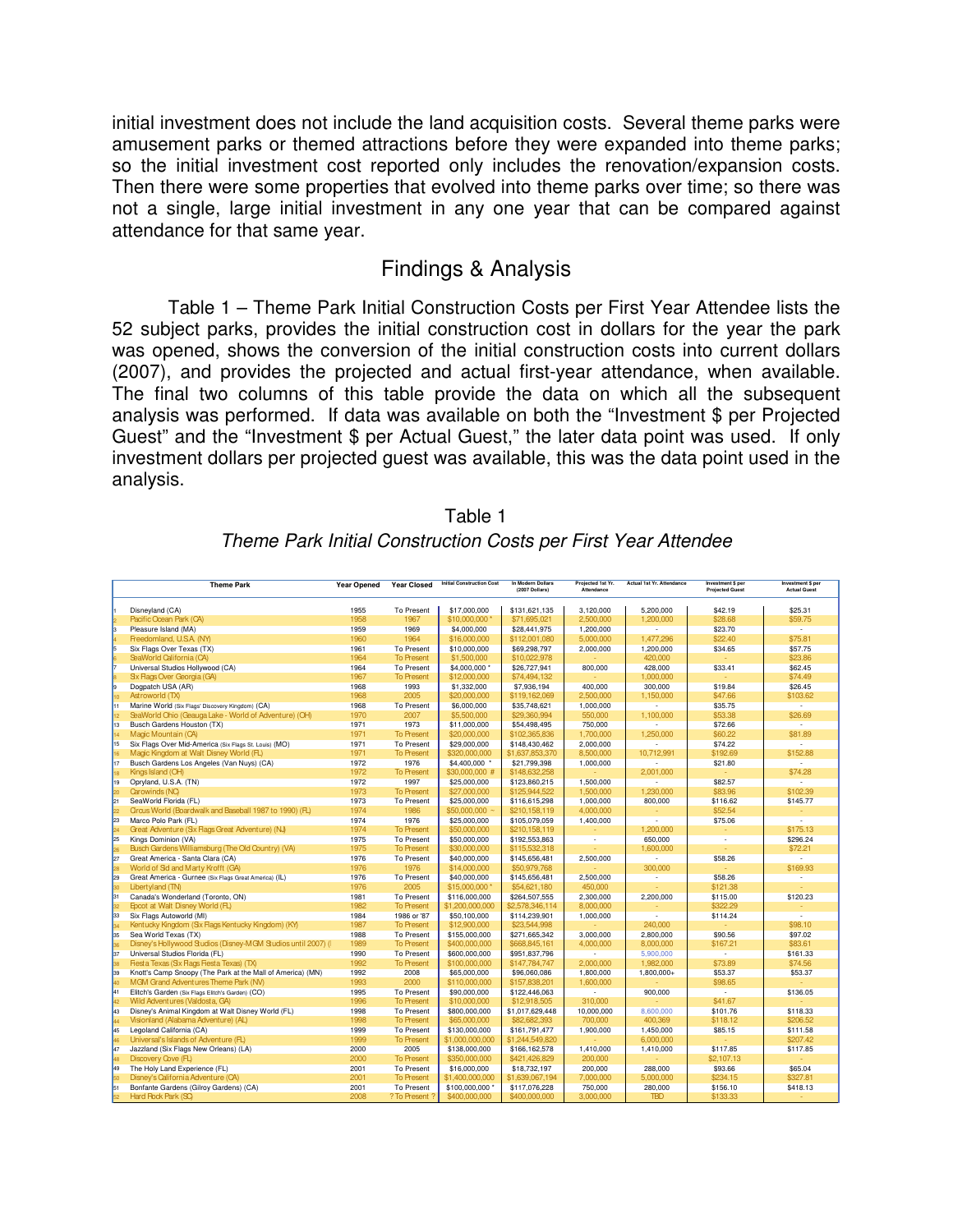To begin the investigation, simple statistical analysis was performed. The minimum investment per first-year guest was \$21.80. This investment was made in 1972 at Busch Gardens Los Angeles – an existing visitor center, bird garden and beer tasting room that was transformed into a theme park by a major capital improvement program and the introduction of a gate with a pay-one-price admission structure. In all honesty, because a "proto-park" already existed at this site, it can be assumed that the initial construction cost under-estimates the true cost of opening this facility. Following the methodology outlined for this study will result in a few cases like this one that do not adequately account for the complete startup costs associated with a park. This is an opportunity to further refine the analysis in continuing studies. Nonetheless, the \$21.80 figure is not an outlier; Pleasure Island, built in the Boston-area in 1959, cost \$23.70 per first-year attendee and SeaWorld California was also opened for only \$23.86 in 1964. Even Disneyland, astonishingly, was constructed in 1955 for only \$25.31 per first-year guest—this is partly attributable to the park exceeding its projected first-year attendance by 67 percent. Due to Disneyland's larger-than-expected attendance, significant dollars were invested into the park during its first few years of operation. In fact, over the park's first ten years of operation another \$50 million was invested, significantly augmenting the \$17 million it took to open the park in 1955 ("Tinker Bell," 1965). This showcases another limitation of this study's methodology—it does not take into account reinvestments made in the parks after the initial construction cost. Industry sources claim that to maintain attendance, parks need to dedicate five to ten percent of their initial construction cost to yearly capital improvement projects (Roddewig, Schiltz and Papke, 1986).

The maximum investment per first-year guest was recorded by Busch Entertainment's Discovery Cove. At \$2,107 per guest, this figure was five times more than the next highest figure; thus it was considered an outlier and was removed from the analysis. (Discovery Cove is a theme park mostly due to the fact that it is operated by the former Busch Entertainment and is included as a part of the SeaWorld Florida resort complex. However, its strategy is to significantly limit the number of guests it receives each day in order to provide exclusivity and ensure a personal experience with wildlife. In return, these limited numbers of guests are charged an admission price that far exceeds the industry average.) The next highest investment per first-year guest was \$418.13 at Bonfante Gardens, which opened in 2001 in Northern California. This park, like Busch Gardens Los Angeles, was built on an existing garden facility; however, that advantage did not enable it to be constructed at a lower—more manageable—cost per first-year attendee. Of course its ultimate challenge was not that it was exceedingly expensive to construct (\$117 million) but that it managed to attract so few guests (only 280,000 its first season—63 percent fewer than projected). The median park was Opryland, which invested \$82.57 per first-year guest when it opened in 1972 in Nashville, Tennessee. There were two modes or most frequently occurring investment amounts: three at approximately \$58 per first-year guest, and three at approximately \$74 per first-year guest.

**The overall mean or average among the 51 subject parks was \$109.61**  *invested per first-year guest.* This figure is very close to the industry "rule of thumb" of investing \$100 in construction costs for every desired first-year guest. When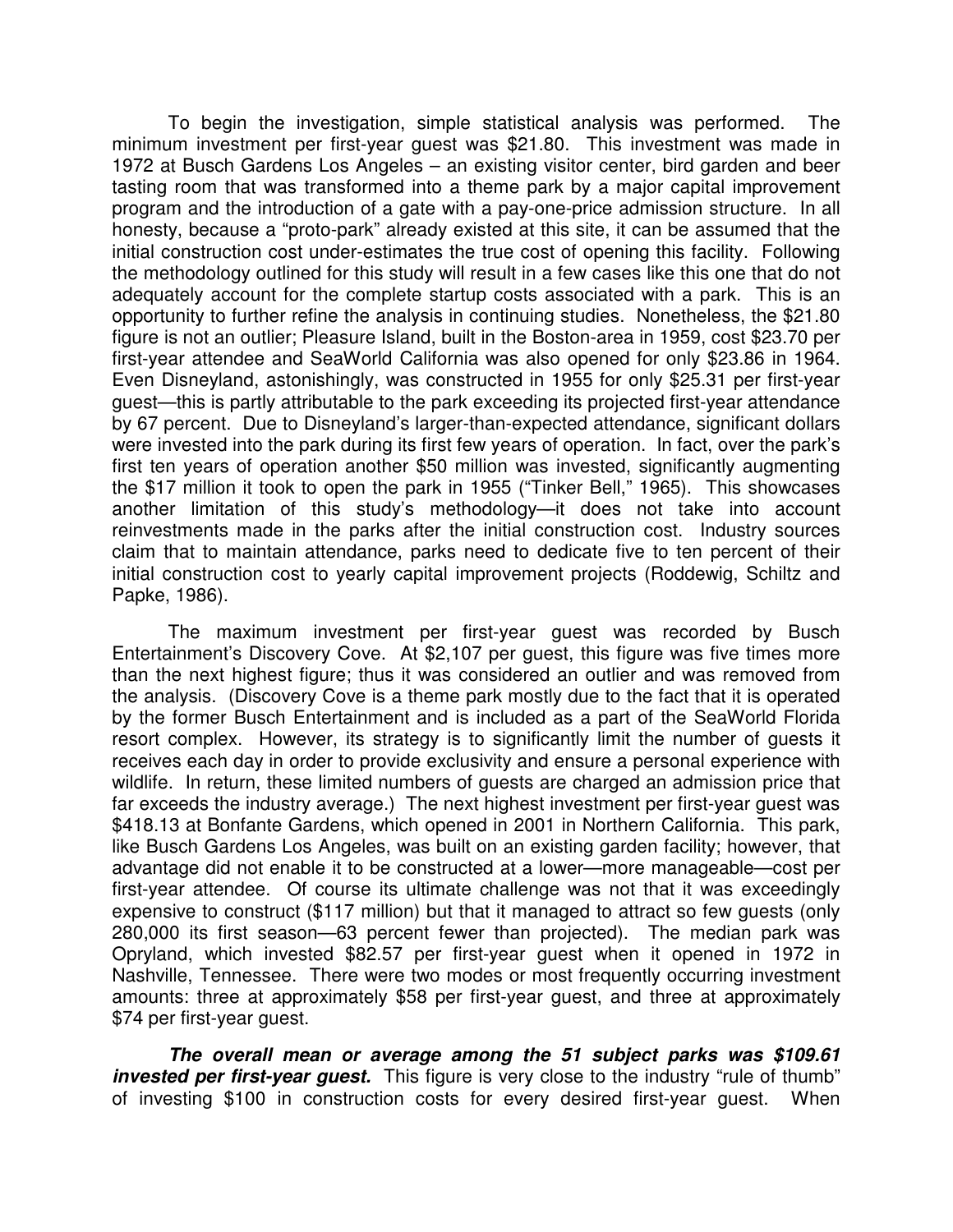compared to the average, 63 percent of the parks fell below this investment figure and 37 percent of the parks exceeded this investment figure. In terms of actual parks, the average falls between Astroworld (which was built for \$119 million in current dollars back in 1968) and Legoland (which opened in 1999 at a cost of \$162 million in current dollars). Table 2 – Overall Results by Year-Opened displays the 51 parks by yearopened along the x-axis. The y-axis is a dollar scale that reaches to \$500 in \$50 increments. The bar for each park represents its dollar amount invested in initial construction costs divided by its first-year attendance total. The "Min." and "Max." parks are highlighted by the orange arrows, and the overall average has been inserted as a horizontal, maroon-colored line than bisects the bars that exceed the average.



Table 2 Overall Results by Year-Opened

The trend of the investment dollar per first-year attendee has been increasing over time. The average investment per first-year guest for the three parks opened in the 1950s was just \$36.25. Only one of these parks remains in operation and that, of course, is Disneyland. The most likely explanation for why parks were able to invest so little in the first couple of decades of the industry was the absolute novelty of the new parks. No guests had ever been to a theme park, thus they had no expectations of what they would find—anything designated a theme park was enough to bring quests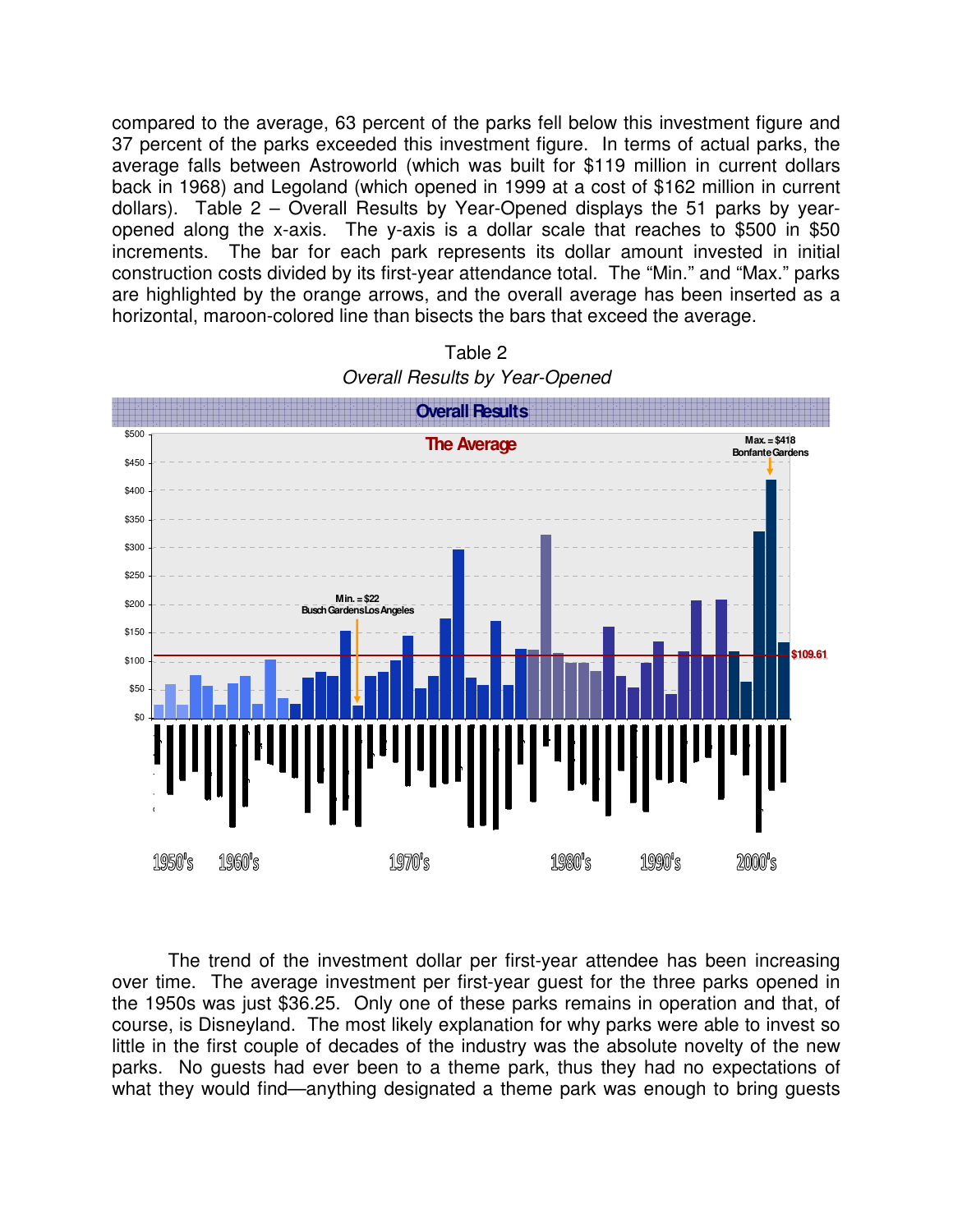out. The eight parks opened in the 1960s cost an average of \$57.52—a 59% increase over the average of the prior decade. However, this figure is still low when compared to the overall average. Again, the parks being built in the 1960s were the first in their respective markets; so the guests were still not sophisticated theme park connoisseurs at this point.

Even though the actual investment dollars per first-year guests during these first two decades was below the overall average, it cannot be said that these parks were not well-designed or elaborately themed. The parks built at this time were some of the more innovative parks ever built; many stood the test of time and the major, modern theme park chains constructed their initial parks during these two decades: Disneyland opened in 1955; Six Flags Over Texas opened in 1961 followed by Six Flags Over Georgia in 1967; the first SeaWorld opened in San Diego in 1964; and Universal Studios Hollywood began its tour in 1964. To more definitively show this relationship, Table 3 displays the average investment dollar per first-year attendee by decade.



Table 3 Average Investment Dollar per First-Year Guest by Decade

A more likely explanation is that many of the parks built during this period were under-capitalized and under-developed. Many of these parks—including Disneyland were overwhelmed by crowds during their initial seasons. The guests came but there was not enough for them to do. The parks scrambled to open new attractions as soon as possible to accommodate the unexpected crowds. Those parks that ultimately prospered from this time were those that were in a financial position to make significant capital improvements during their first several years of operation. Those that had no funds available to make the needed improvements or were dominated by investors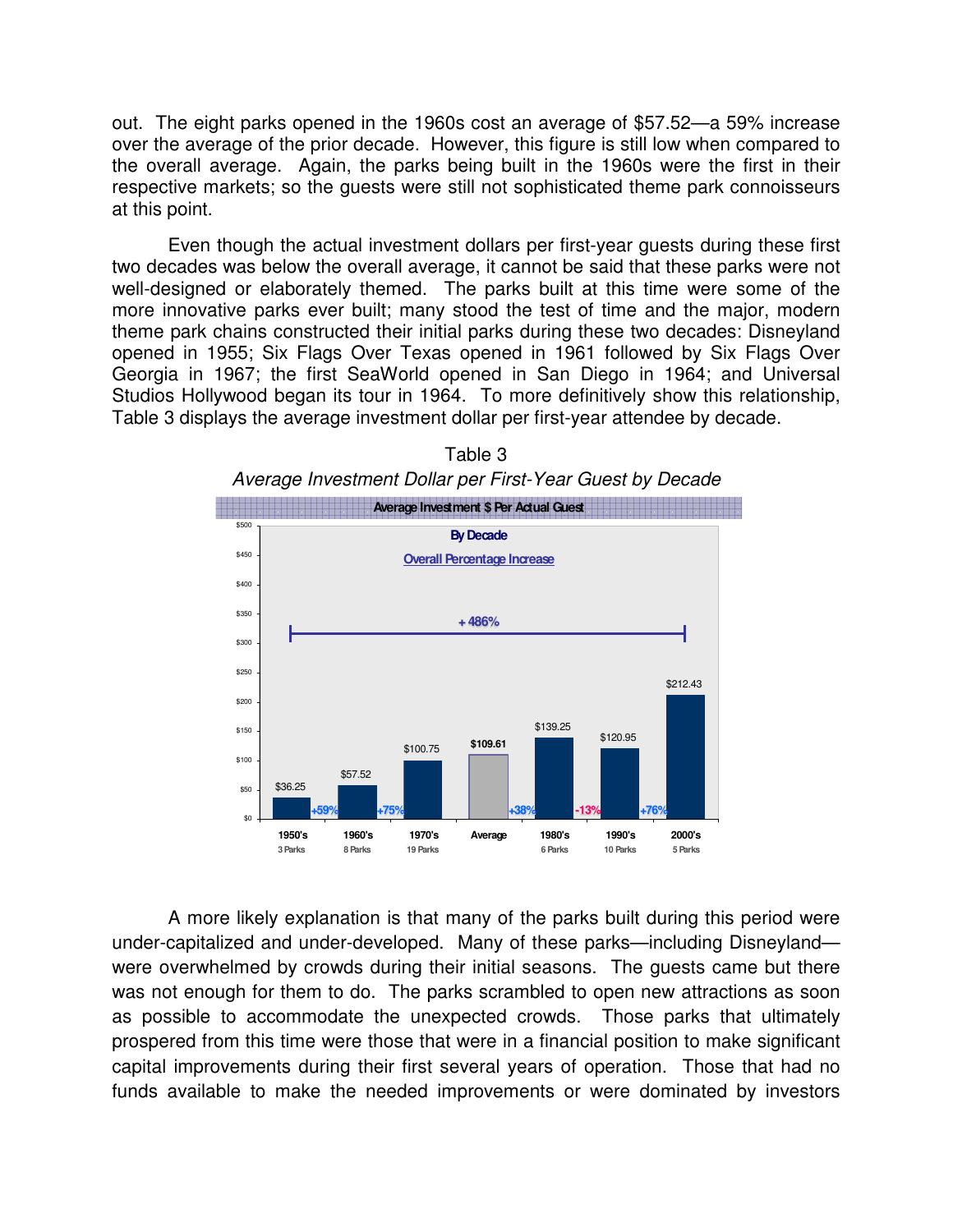demanding immediate returns on their investment were the parks that ultimately failed during this period. Pacific Ocean Park in Santa Monica, California and Freedomland in the Bronx were both designed by teams that had experience with Disneyland. The parks were elaborately themed with one-of-a-kind attractions; however, at the first sign of adversity, their investors chose to eliminate attractions, cut back on the theming and introduce traditional attractions ("An Advertiser," 1962 & Jacques, "Freedomland," 1985). Pleasure Island in Boston was plagued by long-lines, broken-down attractions and complaints by visitors that there was not enough to do ("Even Boston," 1959). None of these parks survived into the 1970s.

The decade of the 1970s is considered the apex of the theme park development cycle in the United States. Nineteen parks included in this study opened in this decade with an average development cost of \$100.75 per first-year guest—an increase of 75 percent over the 1960s' average. Most major U.S. markets were now within reach of a theme park and guests knew what to expect. The upward trend in theme park development costs continued into the 1980s with six parks included in this study opening at an average cost per first-year guest of \$139.25 (a 38 percent increase from the 1970s' average). In 1982, Walt Disney World's second park Epcot opened at a cost of \$2,578,000,000 in current dollars. Even though its projected first-year attendance was eight million guests, its overall cost per first-year guest equaled \$322.29, the third highest park in the study. Its impact on the study results inflated the overall average for the 1980s.

Evidence of the Epcot impact continues into the results for the 1990s: ten parks included in the study opened during the decade at an overall cost per first-year guest of \$120.95. This figure represents a 13 percent decline over the prior decade—the only decade in the study timeframe that recorded a decline in the average cost of the initial investment per first-year guest. However, the decline in the 1990s was more than made up for by the 76 percent increase seen in the current decade. The five parks included in the study that opened in the 2000s had an average initial investment per first-year guest of \$212.43—almost twice the overall average. More disturbing is that four of these five parks must be considered failures or at least part-failures. Jazzland opened in 2000 in New Orleans and now sits abandoned, a victim of Hurricane Katrina. Disney's California Adventure is by no means a failure, but its attendance figures continue to disappoint the Walt Disney Company and a multi-year \$1.1 billion reinvestment campaign is taking place to revive the park (Cain, 2008). Bonfante Gardens resulted in the bankruptcy of its founder and the park has been sold twice. It most recently was acquired by its local government and the plans are for it to continue in operation but on a scale much less than that of a modern theme park (Conrad, 2007). And, the Hard Rock Park opened and closed during its inaugural season. Its diminished actual attendance figures (if they are ever released) will elevate its initial construction cost per actual first-year guest from the projected \$133.33 amount to a figure closer to \$1,000+ per actual guest. This will further increase the overall average for the parks constructed most recently. Like the failed parks mentioned from the first two decades of the study, Hard Rock Park used all its funding just to get open, leaving nothing left for expansion or even marketing. Its overall cost, at \$400 million, might not have been out-of-line, but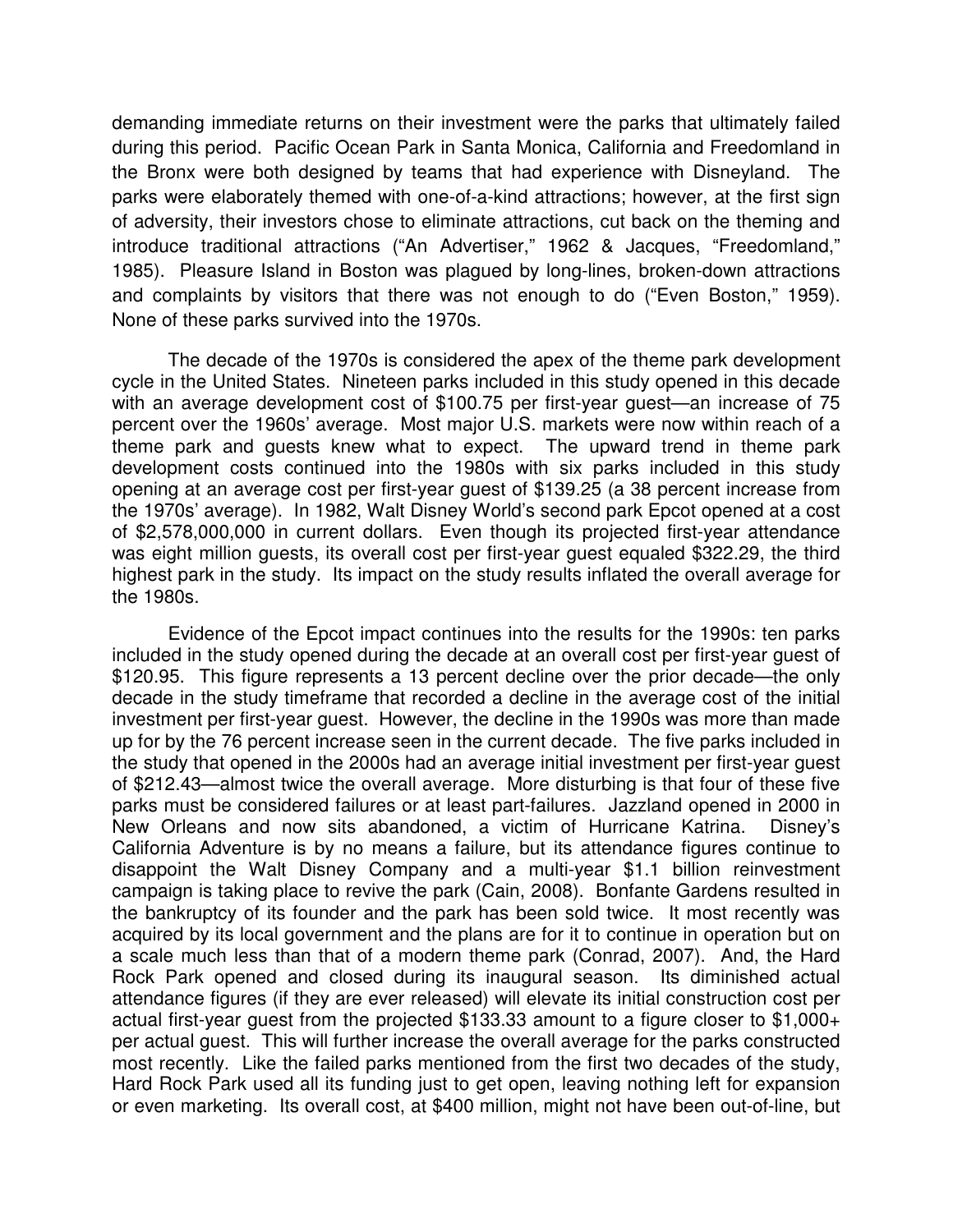its inability to attract paying guests certainly inflated its investment to guest ratio and ultimately doomed the venture.

All in all, the average cost per first-year guest has increased almost five times (486 percent) since the beginning of the theme park industry and the current day. Based on the track record of the parks opened in the past decade, the cost of developing a theme park in such a developed market as North America might have reached a point to where they are no longer capable of generating the needed revenues to pay off construction costs, operating costs and the required capital acquisition costs and still provide an adequate return on investment. The secret to obtaining theme park profitability based on the amount invested per first-year guest might be for a prospective park to choose a target figure that best aligns with its economic aspirations. Table 4 displays the same results as the prior overall table (Table 2), only rather than being organized by year, they are displayed from the lowest amount to the highest amount in terms of the initial construction cost per first-year attendee.



Table 4 Overall Results Lowest to Highest

When viewed in this manner, it is quite apparent that the majority of parks (59 percent) were opened at a cost per first-year attendee of less than \$100. Almost a third or 29 percent invested somewhere between \$101 and \$200 dollars, and only a few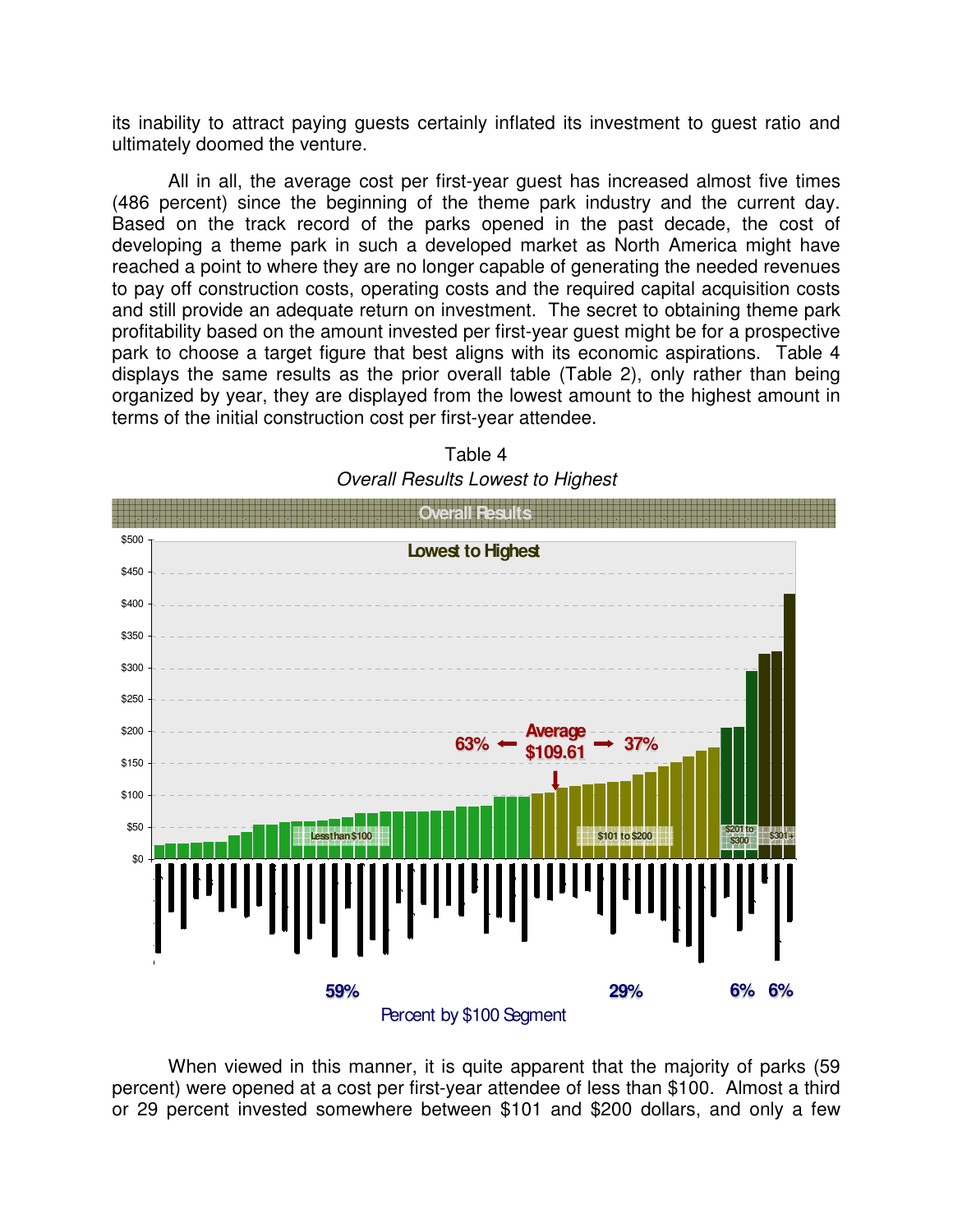invested more than \$200—six percent invested between \$201 and \$300, and six percent invested more than \$300.

# Conclusions & Implications

In the final analysis, this study does not arrive at some grand finding, rather it confirms the industry benchmark that when costing and performing the initial feasibility study for a theme park, the "spend \$100 per first-year guest" dictum is an adequate assumption. As Harrison Price—the dean of theme park financial analysts—termed it, this figure provides a "reasonableness test" for any proposed project. It allows for a quick calculation to determine if a proposed venture has a sound basis for potentially achieving success. Actual success will be determined by factors such as location, management competency, the appeal of the theme or design, and the willingness of the venture to reinvest in the park each new season.

The results clearly demonstrate that theme park construction costs per first-year attendee have and continue to increase over time. Yet, increasing investment costs do not assure success. Several of the most recent, spectacular failures have been some of the most expensive (Bonfante Gardens is an example and Hard Rock Park will most likely become the poster child for why not to construct a new theme park). However, several recently constructed parks have been opened at a cost near to the overall average and have gone on to achieve success:

- Disney's Animal Kingdom opened 1998 investment per first-year guest = \$118.33
- Legoland California opened 1999 investment per first-year quest = \$111.58
- The Holy Land Experience opened  $2001$  investment per first-year guest = \$65.04

These parks can serve as examples of responsible planning and investing for future theme park developers.

#### Next Steps / Areas for Further Study

While this study looked at what were the actual costs of building theme parks based on first-year attendance, a more refined analysis might be to examine the initial construction costs in terms of the "payback" period based on revenues. In other words, there would be value in determining the number of years it would take to pay for the initial construction costs based on the overall per capital spending of the first-year guests. So where this study provides the actual dollar amount invested per first-year guest, the next study could determine spending per guest and determine how many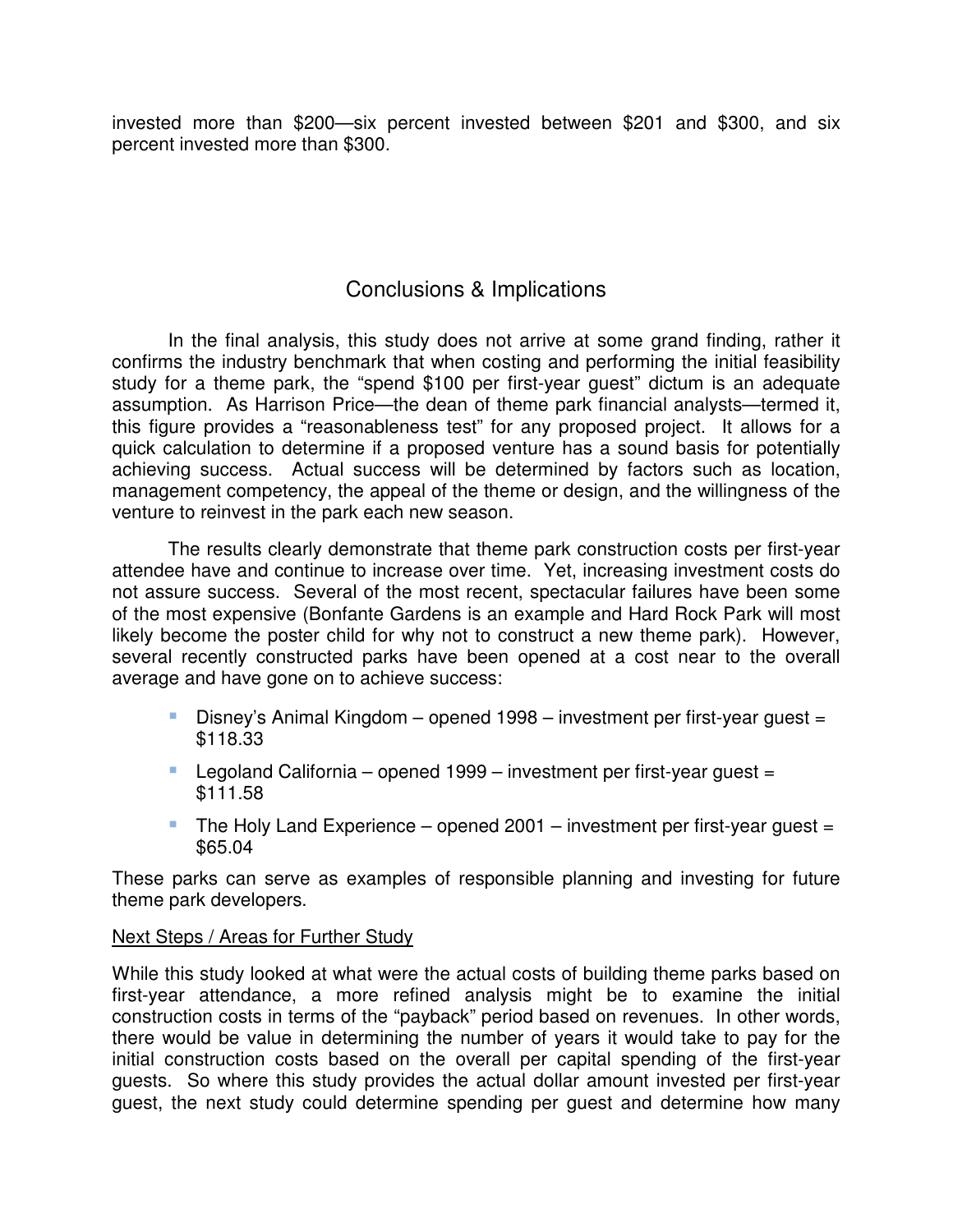times a guest would have to visit to payback the initial investment. For example, if it is known that a park invested \$100 per first-year guest, and its overall per cap spending is \$20—it would take five years of visits to pay off the initial construction costs.

A more traditional form of analysis performed when evaluating investments is to calculate the initial costs in terms of the revenue the investment will produce. For example, if a theme park can be built for \$400 million and it generates \$20 million in annual EBITDA or gross revenues, it can be considered to provide investors with a five percent return on their investment. Then it is up to the investors to determine if they are better off investing their capital elsewhere.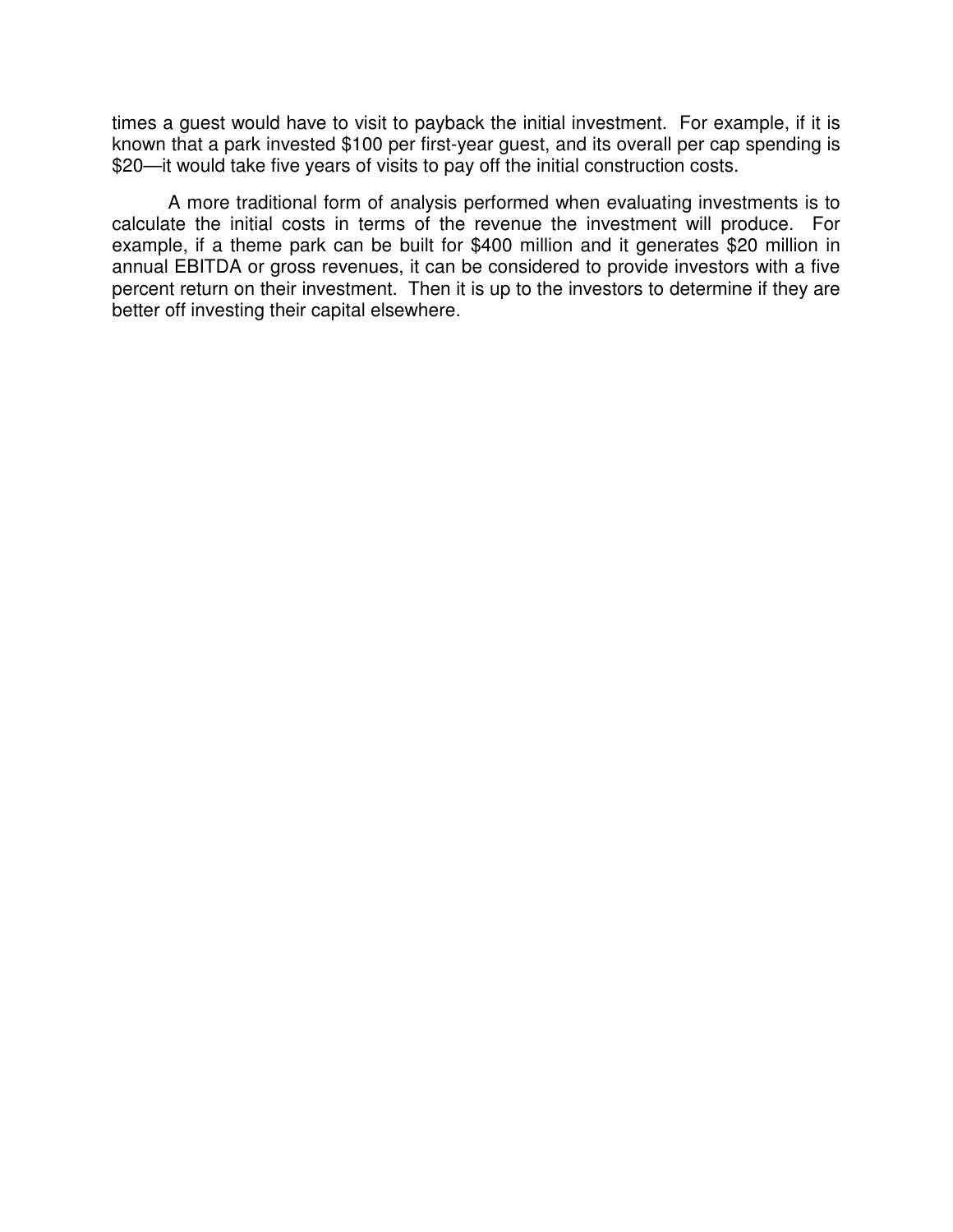#### References

Adams, J.A. (1991). The American amusement park industry: A history of technology and thrills. Boston: Twayne Publishers, A Division of G.K. Hall & Co.

An advertiser learns: match the campaign to the subject. (1962, May 11). Printer's Ink, pp. 44+.

- Amusement Business Year-End Reports, The Top 40 Amusement / Theme Parks for the years 1990 through 2003.
- Busch Gardens 1971 1973. (2008, April 7). Houstorian.wordpress.com. http://houstorian.wordpress.com/2008/04/07/busch-gardens-1971-1973/
- Cain, S. (2008, November 17). Old school Disney, Pixar dominate park remodel. Orange County (CA) Business Journal, online edition.
- Conrad, K. (2007, May 8). Gilroy officials weigh buying ex-Bonfante Gardens at a discount. San Jose Mercury News, online edition.
- Copeland, H. (1962, May). Six Flags Over Texas. Travel, pp. 42+.
- Emmons, N. (2002, April 8). 11<sup>th</sup> hour loan for Bonfante Gardens: \$8.5 million from area mogul. Amusement Business, p. 5.

Even Boston goes for fantasy. (1959, June 27). Business Week, pp. 26+.

The fight to claim Missouri's Six Flags (1971, April 24). Business Week, p. 26.

The fun formula. (1973, July 23). Newsweek, pp. 63+.

- Hester, N.H. (1995). Approaches to the appraisal of theme parks. Assessment Journal, 2 (5) 56-57.
- Hill, G. (1958, July 20). Seaside playland: A new amusement park on the Pacific opens Tuesday as Santa Monica. New York Times.

Houston gets a new Astrowonder. (1968, June 8). Business Week, pp. 88+.

Hunter, S. (1975). A family guide to amusement centers. New York: Walker and Company.

Jacques, C.J. Jr. (1985, July). The Freedomland fiasco: 1960 – 1965. Amusement Park Journal, pp. 3+.

Jacques, C.J. Jr. (1986, June). Kings Island's 15<sup>th</sup> anniversary. Amusement Park Journal, pp. 12+.